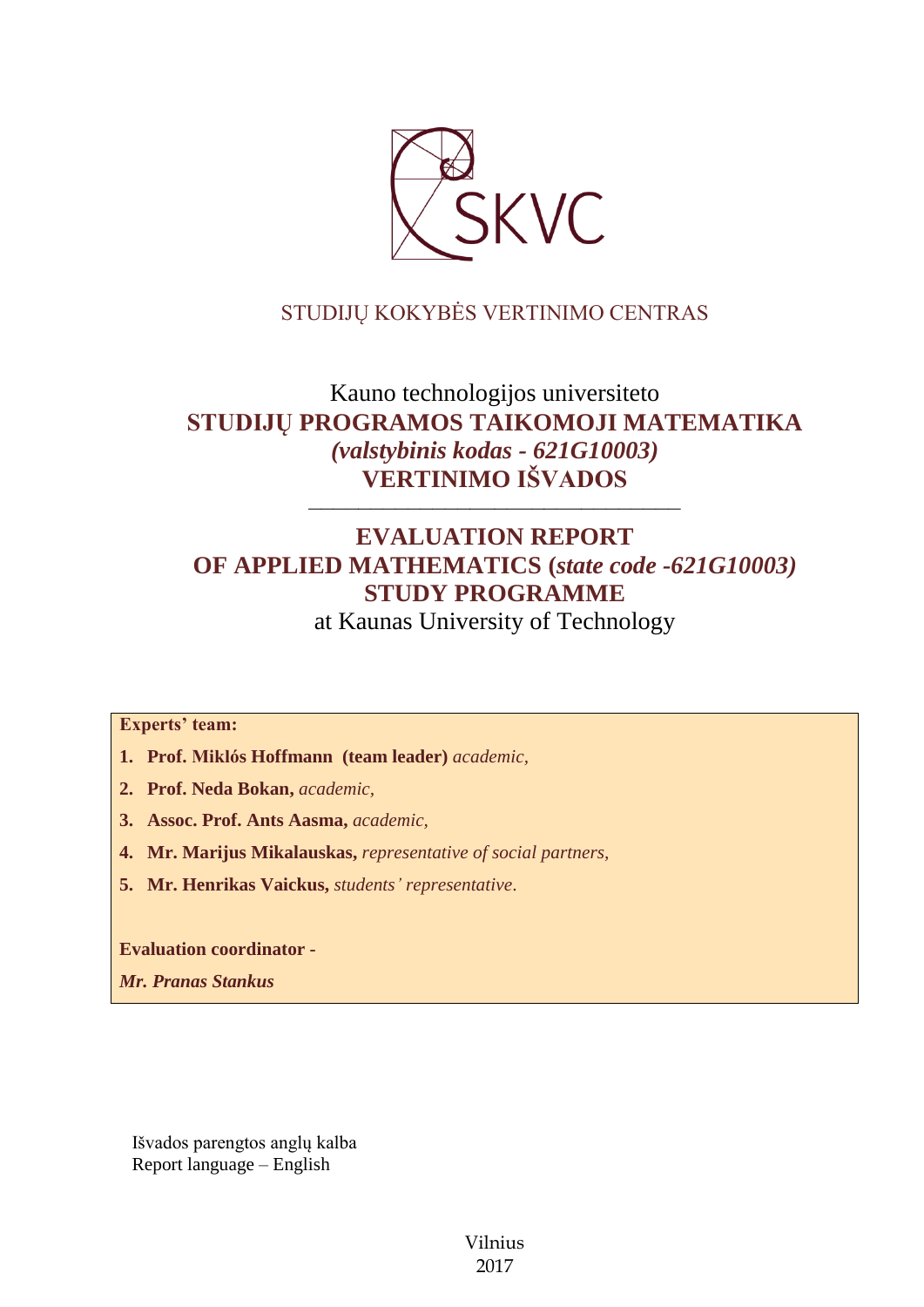# **DUOMENYS APIE ĮVERTINTĄ PROGRAMĄ**

| Studijų programos pavadinimas                           | Taikomoji matematika    |
|---------------------------------------------------------|-------------------------|
| Valstybinis kodas                                       | 621G10003               |
| Studijų sritis                                          | Fiziniai mokslai        |
| Studijų kryptis                                         | Matematika              |
| Studijų programos rūšis                                 | Universitetinė studijos |
| Studijų pakopa                                          | Antroji                 |
| Studijų forma (trukmė metais)                           | Nuolatinė (2)           |
| Studijų programos apimtis kreditais                     | 120                     |
| Suteikiamas laipsnis ir (ar) profesinė<br>kvalifikacija | Matematikos magistras   |
| Studijų programos įregistravimo data                    | 2011-11-23              |

# **INFORMATION ON EVALUATED STUDY PROGRAMME**

–––––––––––––––––––––––––––––––

| Title of the study programme.                          | <b>Applied mathematics</b>   |
|--------------------------------------------------------|------------------------------|
| State code                                             | 621G10003                    |
| Study area                                             | Physical sciences            |
| Study field                                            | <b>Mathematics</b>           |
| Type of the study programme                            | <b>University Studies</b>    |
| Study cycle                                            | Second                       |
| Study mode (length in years)                           | Full-time $(2)$              |
| Volume of the study programme in credits               | 120                          |
| Degree and (or) professional qualifications<br>awarded | <b>Master of Mathematics</b> |
| Date of registration of the study programme            | 2011-11-23                   |

Studijų kokybės vertinimo centras

The Centre for Quality Assessment in Higher Education

©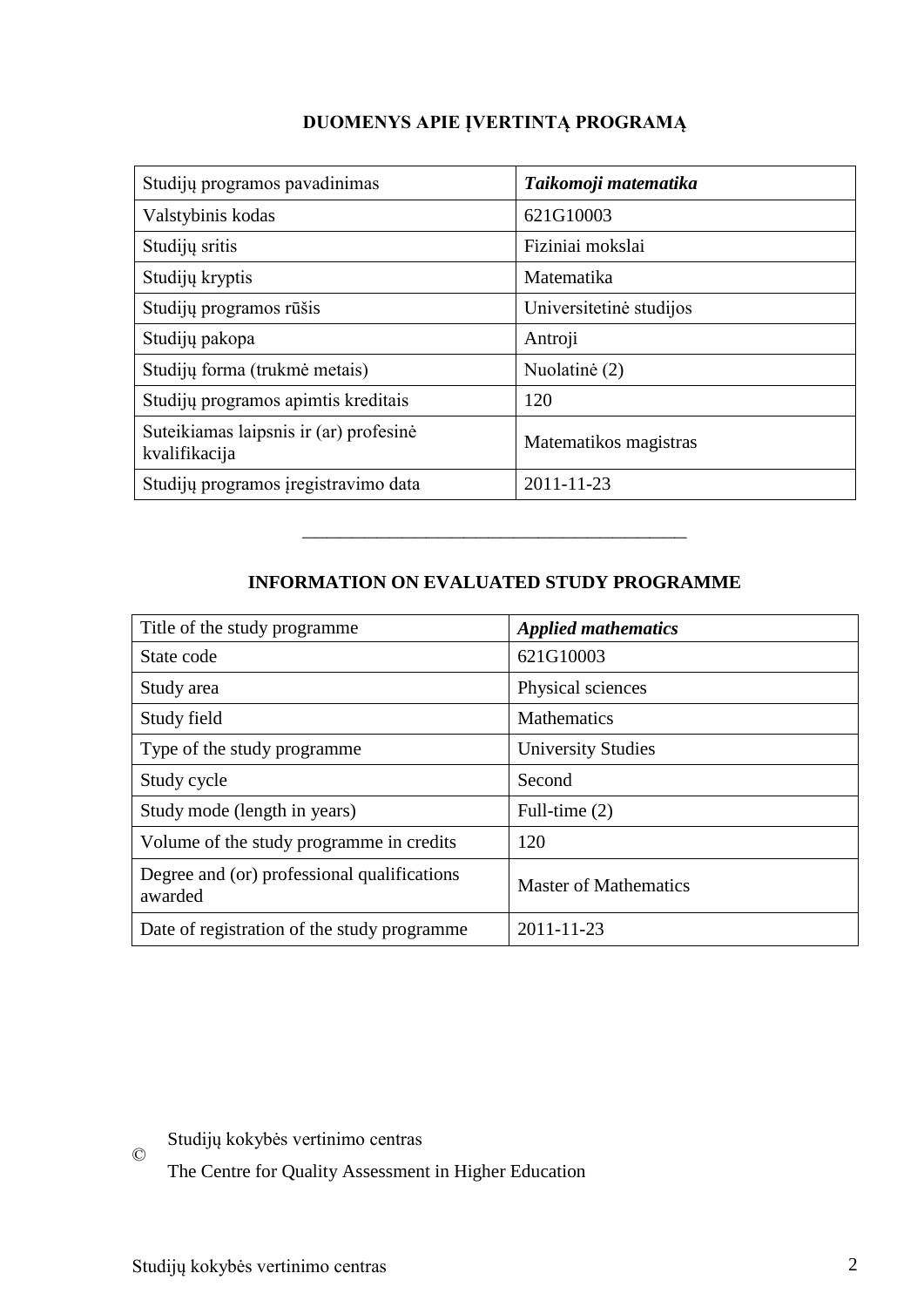| 1.1. |                                                                    |  |
|------|--------------------------------------------------------------------|--|
| 1.2. |                                                                    |  |
| 1.3. | Background of the HEI/Faculty/Study field/ Additional information4 |  |
| 1.4. |                                                                    |  |
|      |                                                                    |  |
|      |                                                                    |  |
|      |                                                                    |  |
|      |                                                                    |  |
|      |                                                                    |  |
|      |                                                                    |  |
|      |                                                                    |  |
|      |                                                                    |  |
|      |                                                                    |  |
|      |                                                                    |  |
|      |                                                                    |  |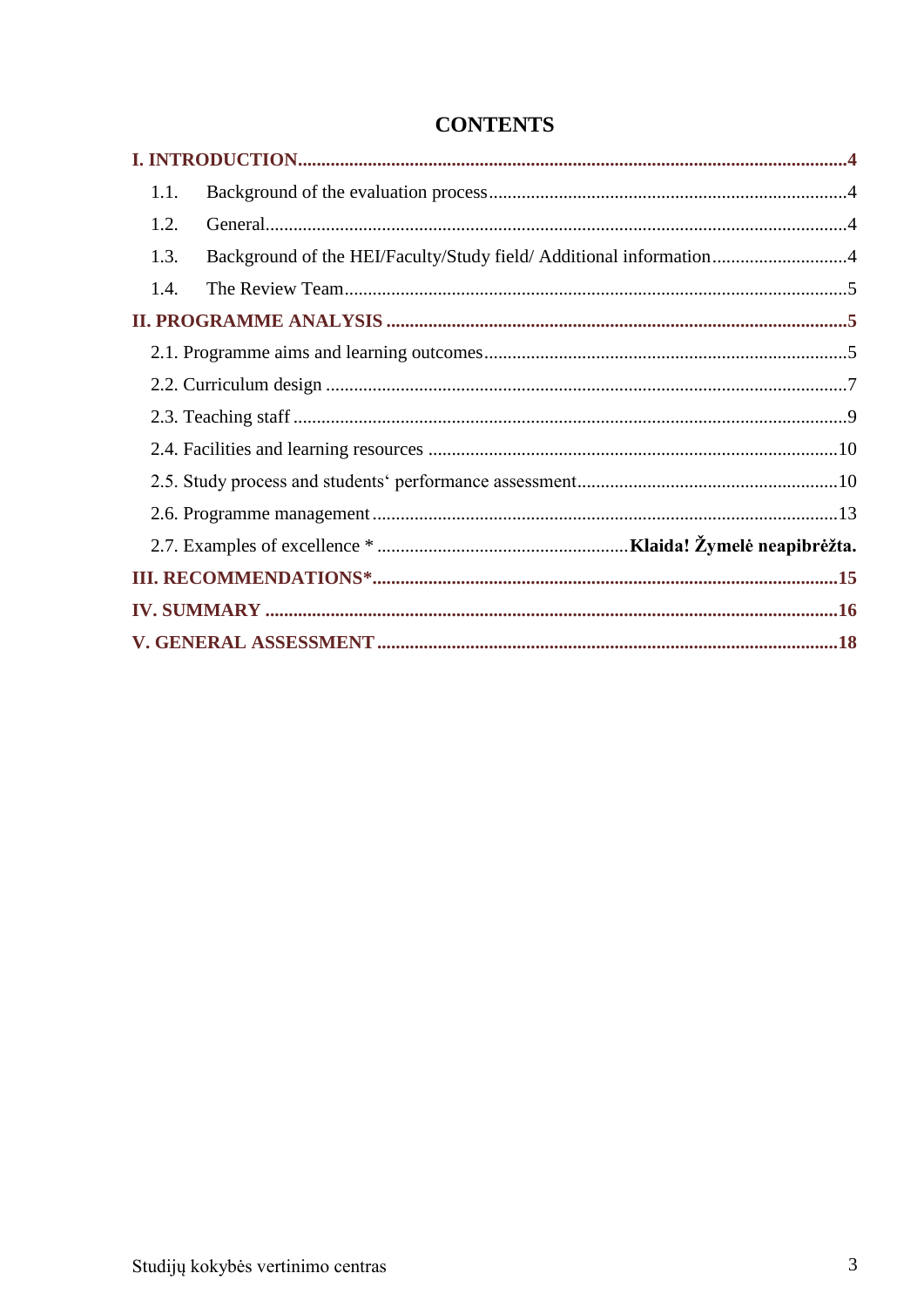#### <span id="page-3-0"></span>**I. INTRODUCTION**

#### <span id="page-3-1"></span>*1.1. Background of the evaluation process*

The evaluation of on-going study programmes is based on the **Methodology for evaluation of Higher Education study programmes,** approved by Order No 1-01-162 of 20 December 2010 of the Director of the Centre for Quality Assessment in Higher Education (hereafter – SKVC).

The evaluation is intended to help higher education institutions to constantly improve their study programmes and to inform the public about the quality of studies.

The evaluation process consists of the main following stages: *1) self-evaluation and selfevaluation report prepared by Higher Education Institution (hereafter – HEI); 2) visit of the review team at the higher education institution; 3) production of the evaluation report by the review team and its publication; 4) follow-up activities.* 

On the basis of external evaluation report of the study programme SKVC takes a decision to accredit study programme either for 6 years or for 3 years. If the programme evaluation is negative such a programme is not accredited.

The programme is **accredited for 6 years** if all evaluation areas are evaluated as "very good" (4 points) or "good" (3 points).

The programme is **accredited for 3 years** if none of the areas was evaluated as "unsatisfactory" (1 point) and at least one evaluation area was evaluated as "satisfactory" (2 points).

The programme **is not accredited** if at least one of evaluation areas was evaluated as "unsatisfactory" (1 point).

#### <span id="page-3-2"></span>*1.2. General*

The Application documentation submitted by the HEI follows the outline recommended by the SKVC. Along with the self-evaluation report and annexes, the following additional documents have been provided by the HEI before, during and/or after the site-visit:

| No. | Name of the document                       |
|-----|--------------------------------------------|
|     | Guidelines for study programme improvement |
|     | Marketing material                         |

#### <span id="page-3-3"></span>*1.3. Background of the HEI/Faculty/Study field/ Additional information*

The Applied Mathematics Master Programme in the field of Mathematics is carried out by the Faculty of Mathematics and Natural Sciences, Kaunas University of Technology. The Expert Team visited the Faculty on May 9-10th. First, the Expert Team met the administrative staff of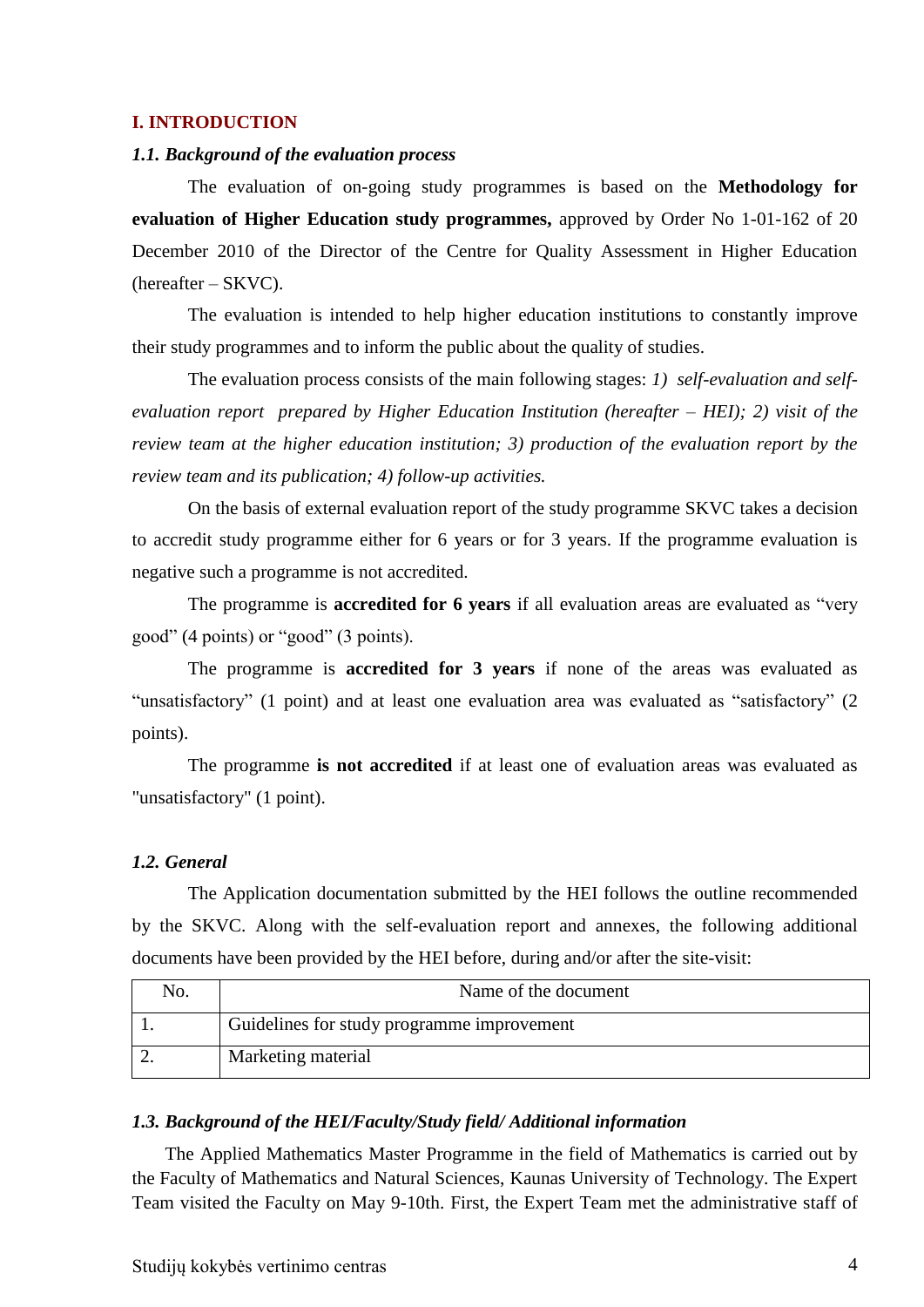the Faculty. Next, at the meeting with staff members responsible for preparation of the Selfassessment report the Expert Team was given answers to the questions concerning less covered in the Self-assessment report issues. After that, a meeting with members of teaching staff took place. The Expert Team had possibility to observe various study support services (class rooms, computer services, library), as well as to familiarize with students' final thesis work. The Expert Team conducted also interviews with students. The Expert Team was familiarized with students' attitude towards the study programme. The meeting was carried out in an active and constructive atmosphere. The students expressed positive as well as critical opinions about the programme. In the following, the findings of the Expert Team are outlined. The Self-assessment report submitted by the Faculty, the observations made at the time of the visit, and the supplementary material received during the visit form the basis of these assessments.

#### <span id="page-4-0"></span>*1.4. The Review Team*

The review team was completed according *Description of experts' recruitment*, approved by order No. V-41 of Acting Director of the Centre for Quality Assessment in Higher Education. The Review Visit to HEI was conducted by the team on *09 May, 2017.*

- **1. Prof. Miklós Hoffmann (team leader),** *Full Professor, Head of institute of mathematics and Computer Science, Eszterhazy Karoly University, Hungary;*
- **2. Prof. Neda Bokan,** *Former Professor of the University of Belgrade, Serbia;*
- **3. Assoc. Prof. Ants Aasma,** *Associate Professor, Department of Mathematics and Finance , Tallinn University, Estonia;*
- 4. **Mr. Marijus Mikalauskas,** *CEO of insurance company "Būsto paskolų draudimas";*
- <span id="page-4-1"></span>**5. Mr. Henrikas Vaickus,** *student of Vilnius University study programme Physics of Energy.*

**Evaluation coordinator – Mr. Pranas Stankus.**

### **II. PROGRAMME ANALYSIS**

#### <span id="page-4-2"></span>*2.1. Programme aims and learning outcomes*

The Applied Mathematics Master Programme in the field of Mathematics is carried out by the Faculty of Mathematics and Natural Sciences, Kaunas University of Technology. The declared programme objectives and implementation are clearly defined and fully in line with European and Lithuanian higher education recommendations, standards and legal requirements. The objectives perfectly fit the mission, operational objectives and strategy of the Kaunas University of Technology. The title of the programme Applied Mathematics well reflects the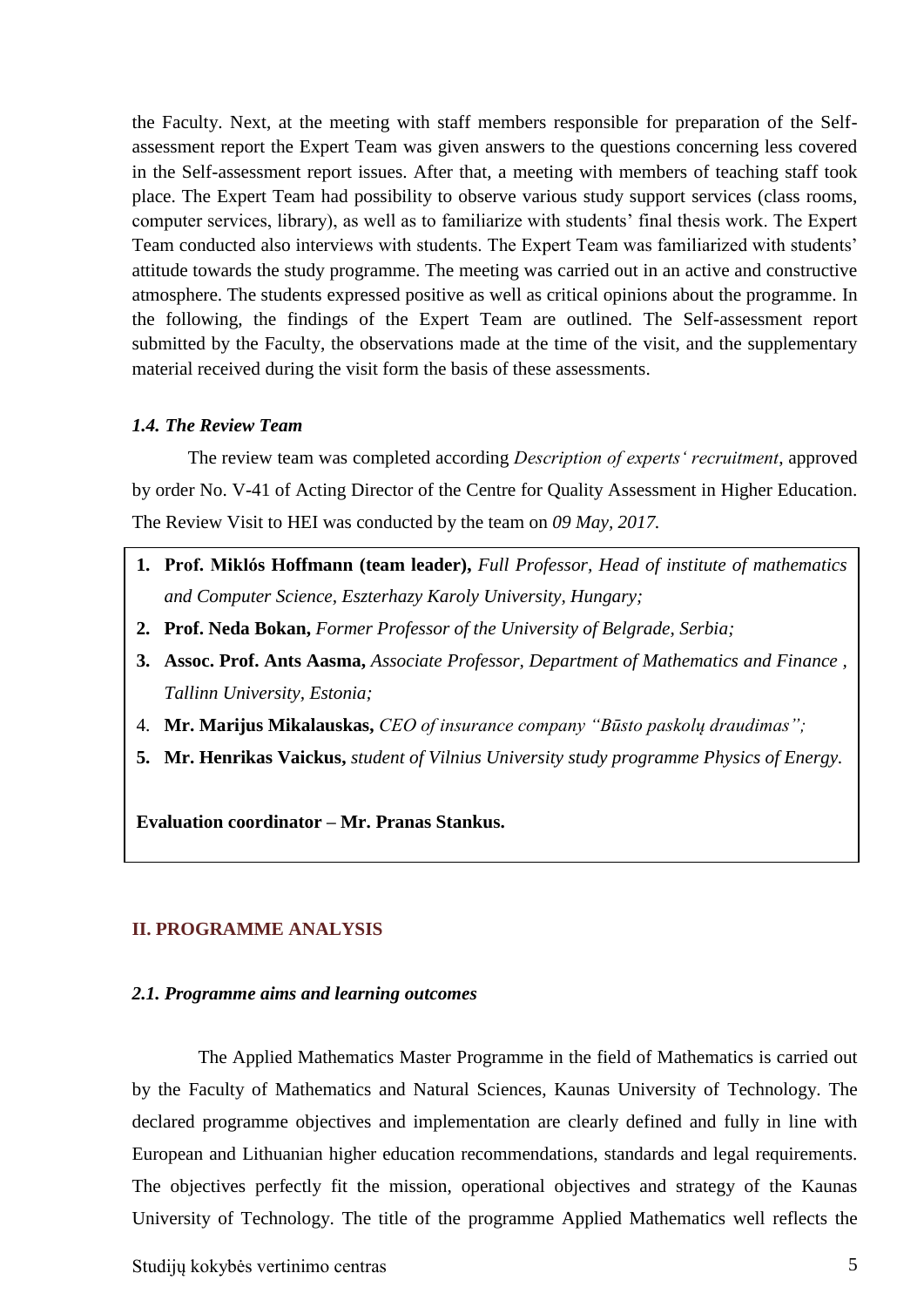goals of the programme. The review team acknowledges the fact that the title of the degree awarded is still "Master of Mathematics" instead of Master of Applied Mathematics, due to national legislations, which are currently under revision.

The Master is aiming at improving student's competences gained during the first cycle study programme Applied Mathematics BSc, including modelling principles and their application possibilities in technological, physical, economical, medical and sociological sciences; financial and actuarial mathematics theory and its application for modelling financial markets; reliability theory and its application; statistical analysis methods of multidimensional data.

The intended learning outcomes of the Programme are well presented in the SER, and are publicly announced (website, marketing material etc.), which is an asset. These objectives correspond with Dublin descriptors and cover scientific and soft skills as well. According to the formulated learning outcomes of the Programme students are supposed to obtain knowledge and understanding of the basic concepts, definitions and proofs from major areas of mathematics and the ability to apply them to the solution of theoretical and real-life problems; have knowledge and understanding of a range of mathematical methods used to develop and analyse mathematical models; have knowledge of the main numerical methods; have knowledge and understanding of the theory of algorithms and programming and further ICT tools. In addition, soft skills such as research social abilities and personal abilities are included in the list.

Although it is declared that contacts with representatives of some companies are in place, it could be even better structured beside occasional meetings how and when industrial and further non-educational partners can provide regular feedback and support to continuously improve the content of the Programme. It is of central importance in case of applied sciences. Since the Programme possesses several industrial partners, the introduction of internships could be an asset to further improve the applied knowledge of students. This is important from the perspective of future programme development and programme management

The learning outcomes are well assigned with modules and courses, which is credible. There are two specialization in this Programme: after finishing the core subjects one can either choose Module of Data Mining or Module of Financial Mathematics. It is not clearly stated in the description of the programme if these modules have some entrance requirements (notably from BSc level). The description of the Programme should pay more attention to the distinction between these two paths, also at the level of learning outcomes gained by core subjects and by elective modules. It is not fully clearly explained in the programme description, if all the planned outcomes are gained even independently of the selected module. However the review team believes this is a minor issue which should be resolved but does not affect the quality of learning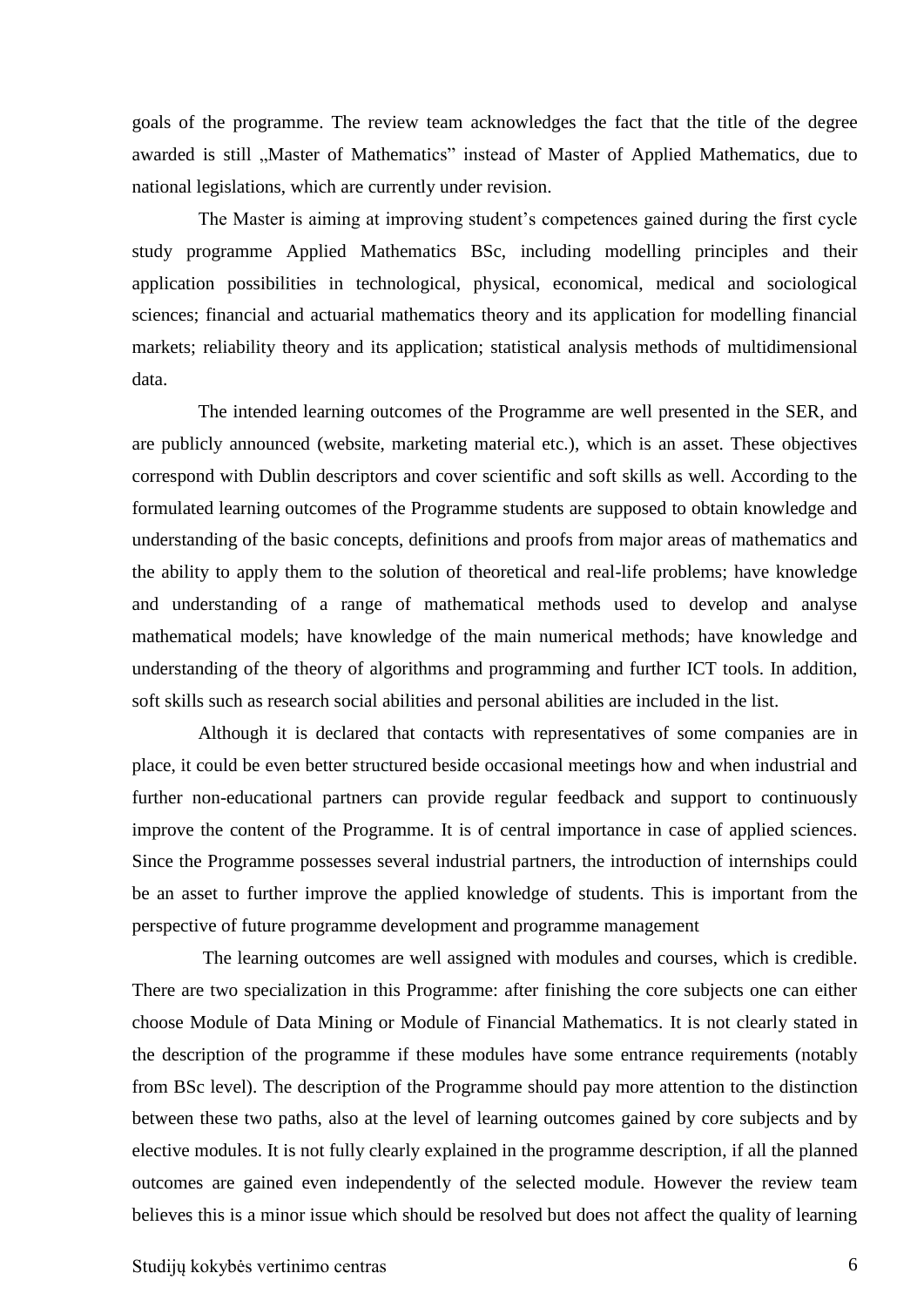outcomes of the programme. This is considered rather as a mean of structuring and presenting two specialisations. Beside the degree awarded, a diploma supplement with the description of the elective module part is attached to the diploma, which is a plus in this regard.

#### <span id="page-6-0"></span>*2.2. Curriculum design*

The structure and volume of this study programme corresponds to the General Requirements for Master's Degree Study Programmes, the order of the Minister of Education and Science of the Republic of Lithuania, No. V-826, 03 June 2010. It has full time 2 years form. The study programme scope is 120 ECTS. The core and compulsory subjects of study field make 60 ECTS. In order to provide students with the possibilities of deepening their knowledge in application of mathematics in computer science and business, the elective study subjects are envisaged. 30 ECTS are given for the optional courses. Three research projects (18 ECTS) are foreseen in the programme for research working abilities training. 30 ECTS are allocated for Final Degree project preparation and its defence. Such programme structure and indicated number of credits is appropriate for students to achieve successfully the objectives of the studies.

Student's workload is determined in accordance with KTU temporary academic regulation. By this regulation 586 or 618 hours depending on elective chosen (36.6% or 38.6%) are appointed for contact hours at the study programme, 1014 or 982 hours (63.4% or 61.4%) for students' individual work. Individual work during Research Projects 1, 2, 3 and Final Degree Project consists of 480 and 800 hours respectively. Therefore the review team concludes the ratio of compulsory, alternative and optional subjects are well chosen to allow successful achievement of learning outcomes.

According to SER (pg. 53.) starting with 2016 at Kaunas University of Technology, certain master's level study programme provide the students with the possibility to apply competence based study model (MA+). Students individually select desired competence comprised of 18 ECTS instead of elective courses. Thus, a student centred learning approach is applied. During the meeting with self-assessment group the review team learned that the idea of M+ study model is 10 years old and competences block involves: leadership, entrepreneurship, and project management with their corresponding courses. This model has started this academic year and 6 out of 10 students have chosen this model. However, the teaching staff emphasized there exist some difficulties in the conducting of this master study model from the teaching staff perspective which is covered partially by inviting people from industry to teach part of courses. Students' representatives informed the review team that they are not well informed about this model M+. Therefore the review team supports this idea and recommends the continual analysis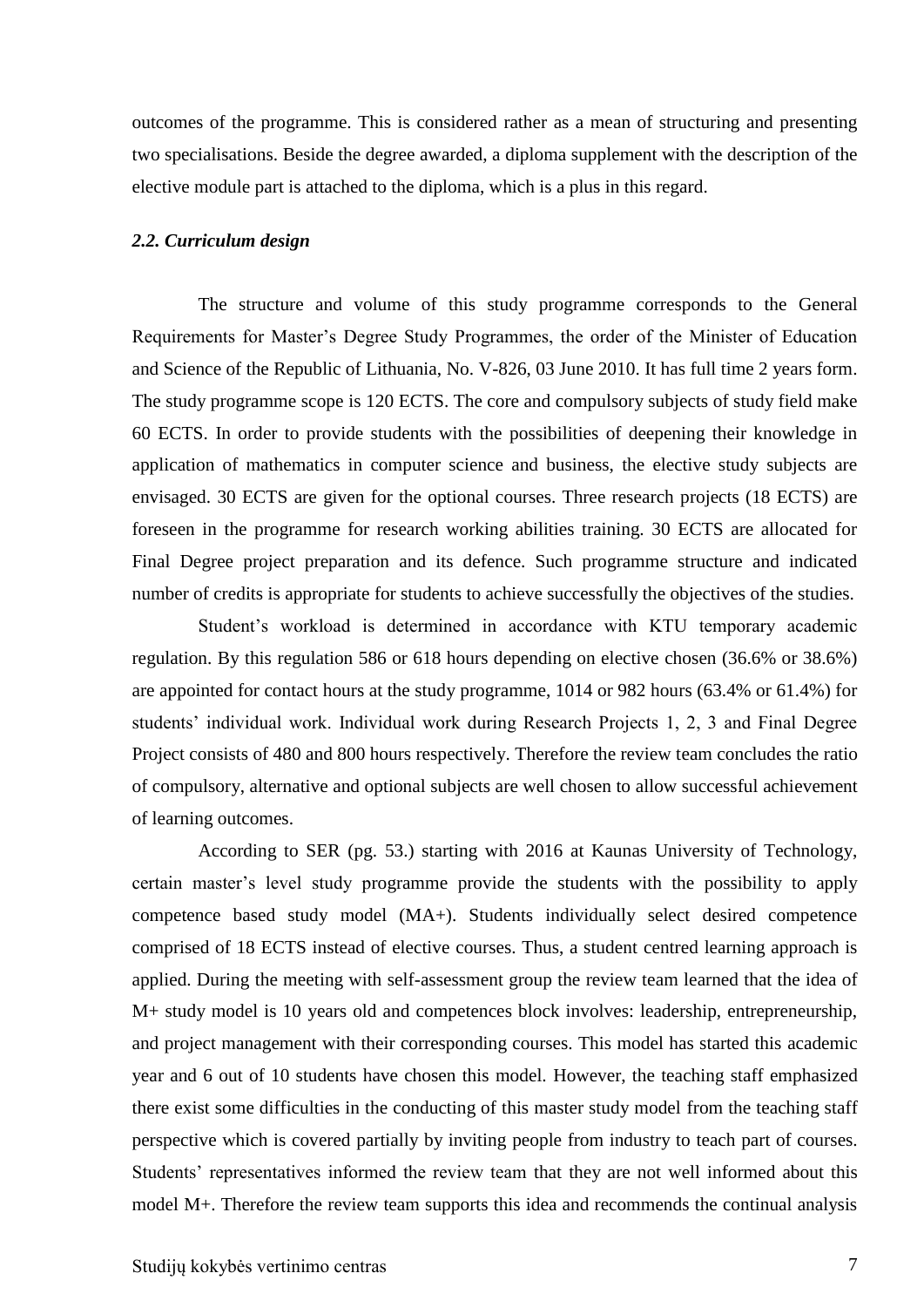to achieve an appropriate quality with benefit for graduates and society as well as a proper promotion of this model among students.

Subjects of the master study programme Applied Mathematics are taught in a consistent manner. Description of study subjects is really well organized. It involves all details (prerequisites, course learning outcomes, programme learning outcomes, teaching/learning methods, assessment methods, etc.) important for acquiring of the aim of subjects separately as well as of the study programme at all. However, analysing the description of some study subjects one can survey some areas of improvement. The syllabus of Nonlinear Dynamical Models is of very high level, good introduction for a research, but involves sections and themes: Invariant manifolds, Central manifolds and their existence conditions which are difficult to understand as the notion of manifold is not known to students taking into consideration the study plan of the bachelor study programme Applied Mathematics and other courses in this master study programme. Prerequisites for some courses might be better to formulate (instead Informatics for Data Mining Methods and Software, it would be better to write more precisely which subjects from the field of informatics is requisite, etc.).

The content of subjects (modules) corresponds to the type and cycle of studies according the Mathematics Study Field Description of the Requirements on the Degree Granting for the Second Cycle and Full Time Study Programs. The basis of Programme consists of compulsory courses: Algebraic Systems, Nonlinear Dynamical Models, Multivariate Statistical Analysis, Theory of Reliability, Stochastic Programming, Combinatorial Optimization, and Cryptographic Systems. There exist two elective modules groups: Data Mining and Financial Mathematics. Both modules enable students to acquire deeper knowledge of mathematics allowing understanding and mastering subjects.

The content of subjects (modules) and study methods enable to achieve the intended learning outcomes. We learned that students of this programme are capable to conduct the research in some fields, e.g. cryptography, using the number theory and to prepare papers, presented in the students conferences and published in the scientific journals. Students' representatives emphasized a good communication with research groups in cryptography, nonlinear dynamics and other to introduce themselves in the research. Master theses are connected with real problems considering in companies and one representative of company is the committee member for the master thesis defence. Hence the review team concludes the programme Applied Mathematics is structured in such a way that all the study modules match the aim of the Programme and helps to achieve the research abilities as well as other learning outcomes on the level of the Programme. Various teaching/learning methods, including course materials access through Moodle for majority of courses are used.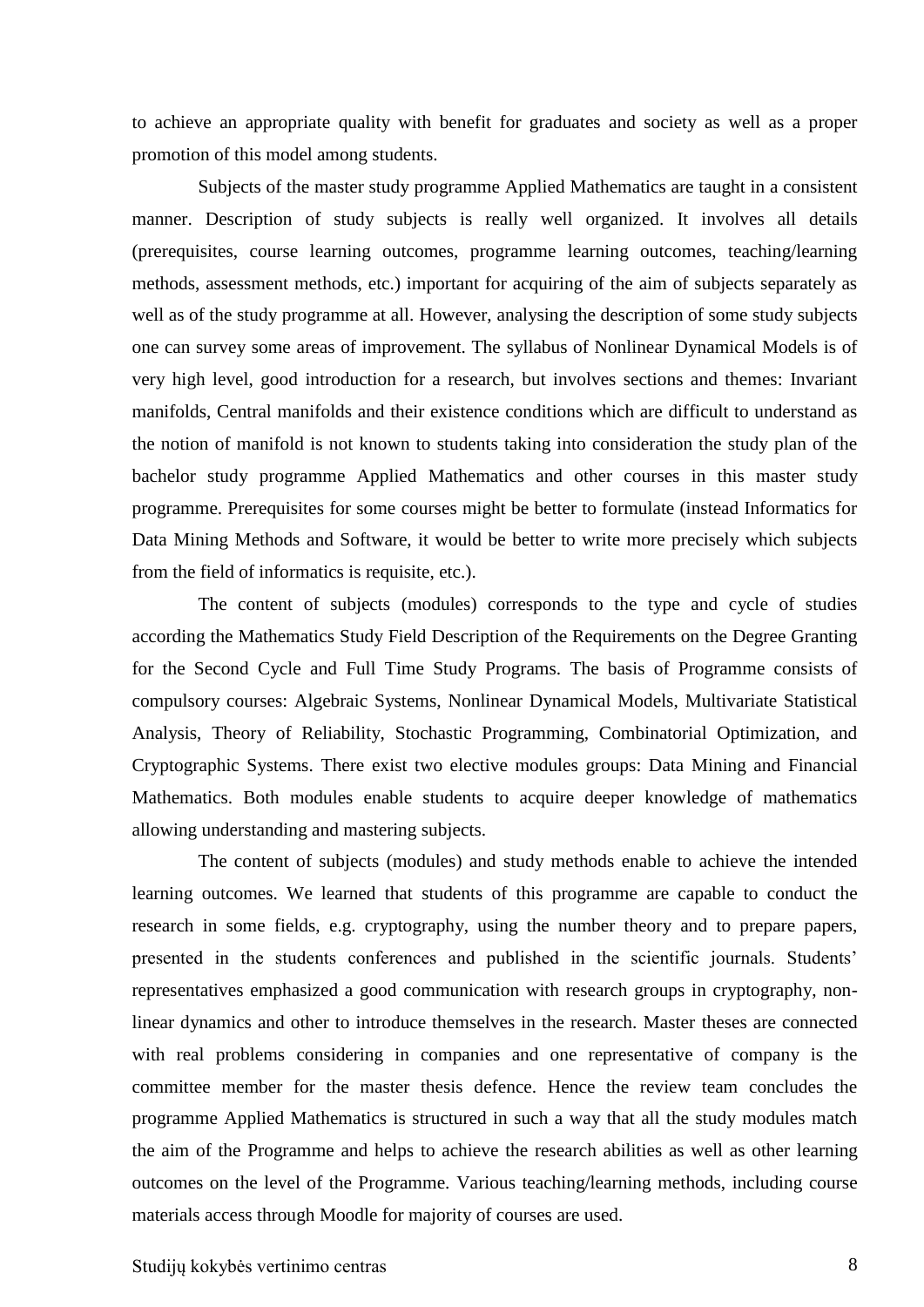The study programme scope is sufficient to achieve the learning outcomes. In this spirit the well-chosen subjects, their content, teaching/learning methods, assessment methods, etc. play an important role as well as the proper distribution of credits.

The content of the programme corresponds to the latest academic and technological achievements. To achieve this aim study subjects and their content are regularly changed according to progress in the development of mathematics and proper applications in informatics and economics. This was also proved during the visit.

#### <span id="page-8-0"></span>*2.3. Teaching staff*

In total there are 12 lecturers affiliated with the Programme, besides 11 lecturers as full time employees at KTU. The academic staff, working in the Programme, consists of 6 professors, 5 associate professors and 1 lecturer (with PhD). Half of teaching team members are older than 62 years old. So the age distribution of the academic staff of the program will see the replacement of several high qualified professors and associated professors within a few years. This will provide an opportunity to attract younger academics with new research competences and new ideas for teaching and learning to the Programme.

30.2 % of study subjects are given by full time professors (no less than 20% required), all study subjects are given by scientists. The study programme to a great extent corresponds to the research interests of the teaching staff (mathematical modelling, financial modelling, operations research, mathematical analysis, differential equations, numerical analysis, probability theory and statistics, time series analysis, complex systems, computer science and information systems, software engineering, industrial mathematics). The requirement not less than 80% of the study subjects to be given by teachers, who perform research in the field of taught subject, is fulfilled, since 85 % of study subjects are delivered by the professors and associated professors that do the research work, projects and write scientific articles in the fields of delivered study modules.

The academic staff is highly qualified and competent. During the assessment period, lecturers have published many scientific publications and participate 25 international conferences, and research traineeships and international exchange programs. 6 lecturers working at the study programme took part at the scientific internships and international exchange programs. All members of teaching staff participated in various activities to raise their teaching skills and professional qualification. Lecturers use traineeship possibilities at foreign studies and research institution, possibility to work of associated researcher at foreign studies and research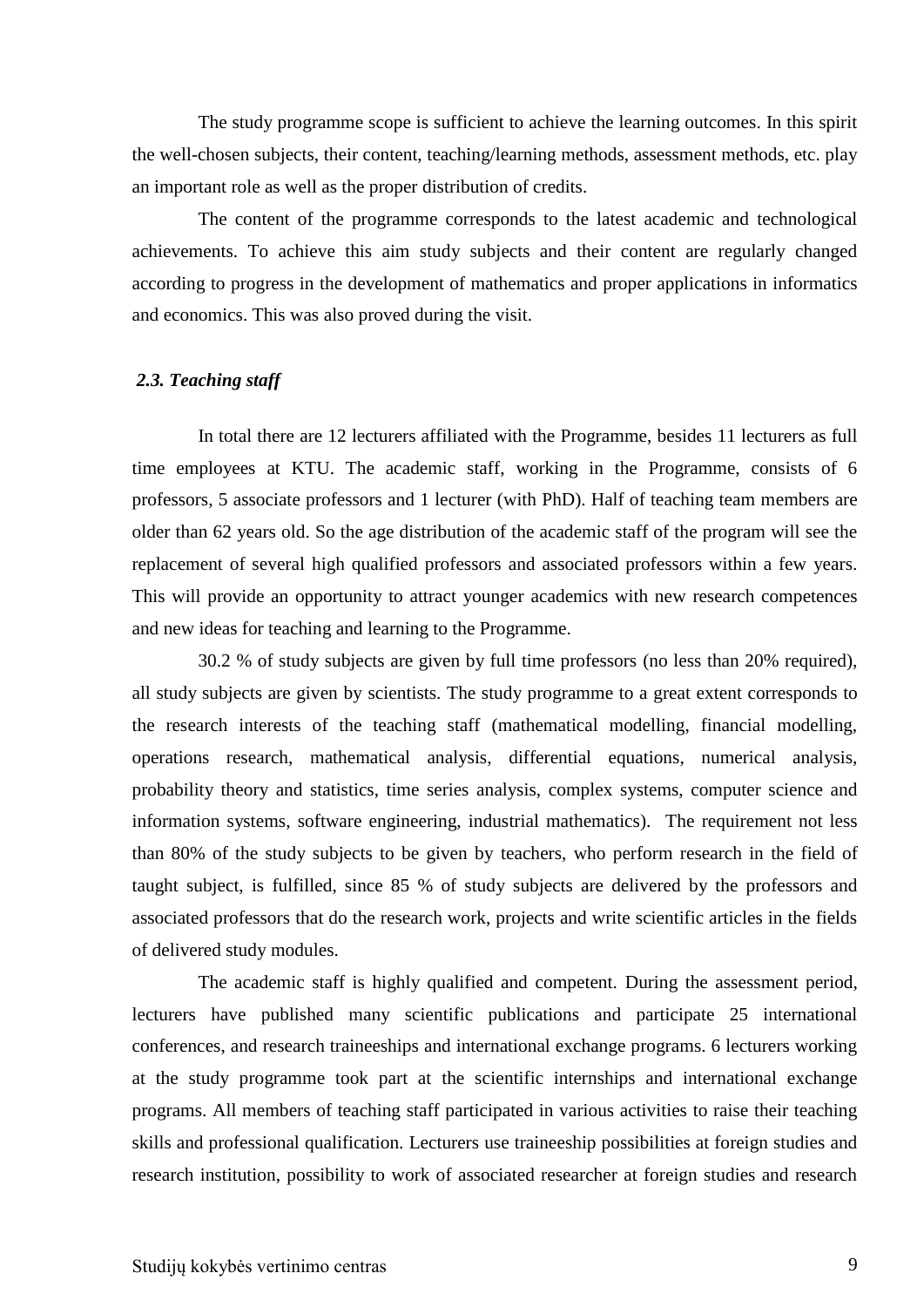institution. So the qualification of the current academic staff serves well for achievement all the aims and learning outcomes set for the Programme, and surely meet the legal requirements.

#### <span id="page-9-0"></span>*2.4. Facilities and learning resources*

The Faculty of Mathematics and Natural Sciences has a sufficient number of classrooms and laboratories for the study Programme. The same material resources are used by bachelor programme in Mathematics. The premises used by the studies are adequate both as to the size and as to the quality. The academic premises generally conform to the requirements of occupational safety and hygiene. Regarding smaller sizes of students in master programme the classrooms are more suitable for group work.

All teaching workplaces are equipped in appropriate level: auditoriums repaired during the last 6 years, computer classrooms renewed every 5-6 years (part of them renewed in year 2016), equipped by video and audio equipment, wireless internet access. The various software and programming tools used in the learning process are adequate and sufficient. During the visit students did not express any complaints regarding the material resources.

As the master students have considerably higher amount of independent work, the library and other premises serves well for such work. During our visit to the library, the reading room was rather fully occupied by the students working with their laptops rather than using the literature. The library has the contemporary electronic catalogue with many necessary scientific databases present. The students informed review panel that all necessary information for their independent work is well presented; the Moodle platform is well established and intensively used by the students.

The teaching materials and accessibility to the students are suitable. Moodle learning environment is used for this purpose. The review team had a chance to visit distance learning laboratory which is beneficial.

There is no obligatory internship in the program. Student's voluntary can use the Erasmus+ program for summer practice or they can participate individually in Lithuanian Science Council organized competitions for students' scientific practice.

#### <span id="page-9-1"></span>*2.5. Study process and students' performance assessment*

Entrance requirements are well-founded (internet page of University and annual information publications) and consistent, there is detailed curriculum available for applicants. Admission procedure to the second cycle study programme is organised by the faculty level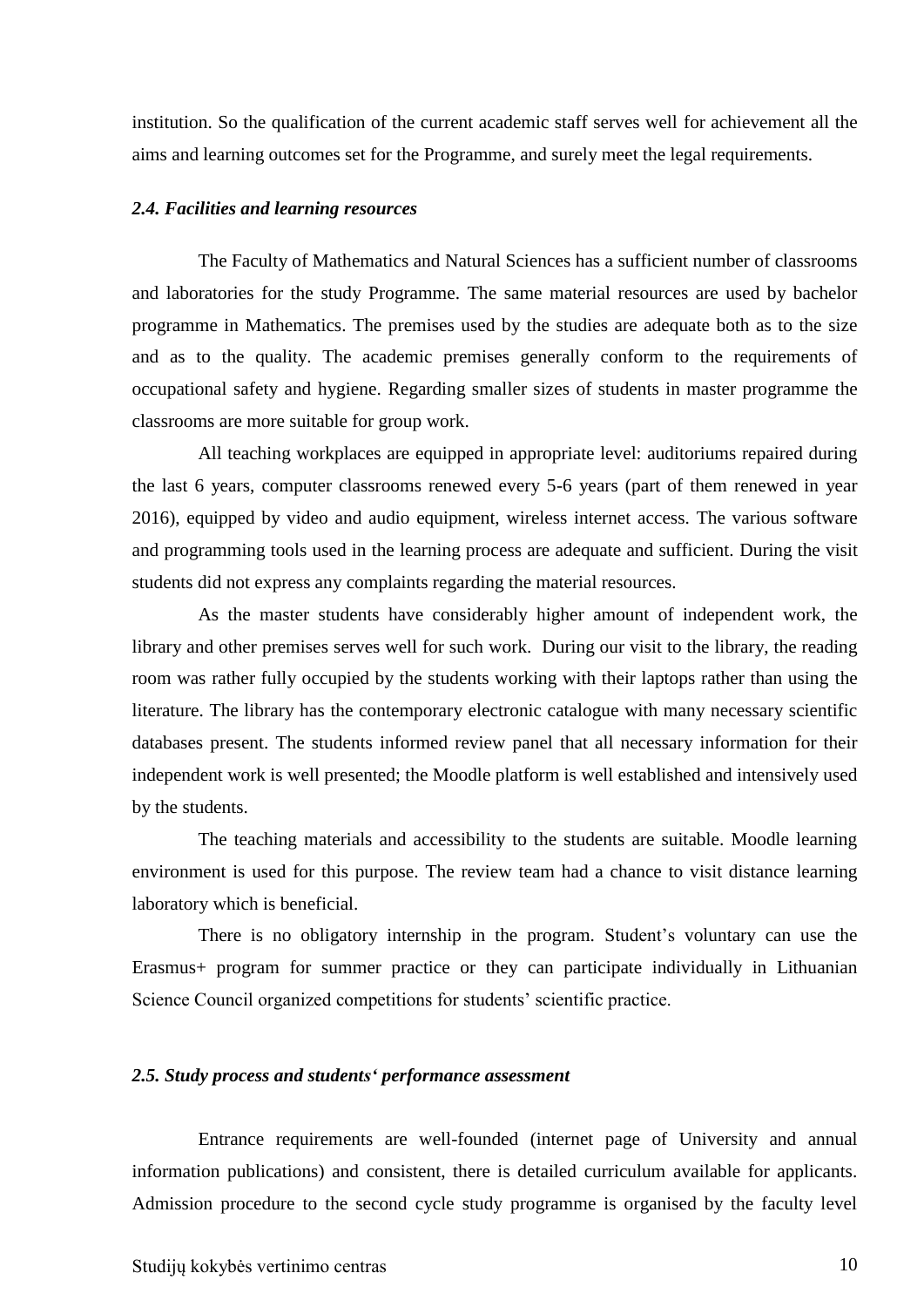admission commission, which ranks applicants according to the competitive points system. The competitive marks are composed based on grades from the first cycle study programme (weight factor 0,7), grades based on research activities (weight factor 0,2) and motivation (weight factor 0,1). The possibility of appellations and the supplementary admission are foreseen. Consequently, the admission process and requirements are clear, consistent and transparent. The average competitive scores are stable (around 5,7 annually), the lowest points of admitted students are relatively high (approximately 4,9 in last five years). However, the highest point are decreasing (6,67 in 2012, 9,8 in 2013, 9,91 in 2014, 8,55 in 2015 and only 6,6 in 2016).

Organisation of the study process ensures proper implementation of the programme and achievement of the intended learning outcomes. The proportions between independent and contact work are adequate. The exam schedules preparation in agreement with the lecturer and students as well as ability to do missed semester tasks during the time of session allows achieving the intended learning outcomes in less stressful manner. With no doubts, the virtual means (i.e. Moodle) for study process implementation are used consistently; the majority of teaching materials are available online. There is a working system of feedback from lecturers to students as well as the opposite feedback from students to lecturers. It is highly advisable, to continue the encouragement of students to fill the surveys about studies quality. The students during the visit did not have any comments about improvement of study process area.

Students are provided conditions to take part in scientific of applied science activities: they are coordinated by two departments (Mathematical Modelling and Applied Mathematics), there is an ability to participate in faculty, university, state or international level conferences and present the results of the research, and students have the possibility to publish their papers in scientific journals. The actual result of participation in conferences indicates a high percent of students involved into scientific research in recent years. Students are encouraged to do research and this should be continued.

KTU makes effort to provide conditions for students to take part in mobility programmes. The University intensely extends the range of bilateral agreements in recent years, informational events are organised, it is foreseen to have obligatory 18 credits in English in the future for language improvement. In addition, the development of students' mobility is intended in the strategy. Students, who took part in mobility programs are satisfied with the support of University. In addition, the incompatibility of students' jobs and studies abroad is a determinant factor, because almost all of postgraduates are employed. Consequently, the average number of outgoing students still should be improved.

The higher education institution ensures proper academic and social support. University provides actual studies' information in a few sources, which guarantees an efficient information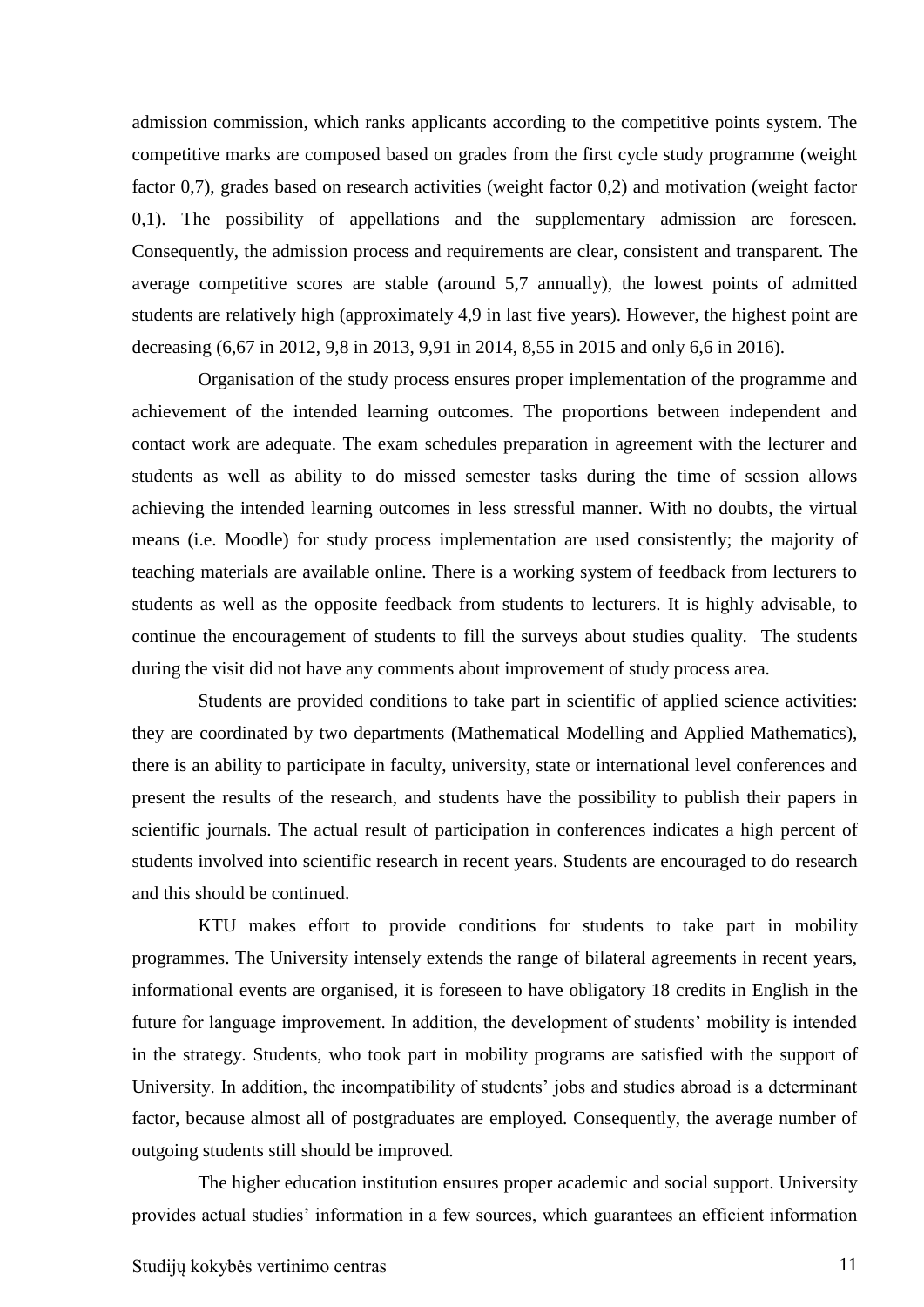spread between academic community. University pays extra attention for the freshmen introduction to the studies through additional courses and events, students are satisfied with the introduction to the studies. The University provides additional support and attention for especially gifted students and those, who have learning difficulties, this support was positively evaluated by students. There is a high level of students' career consultations and support, which is proved by very successful Career Days. The opinion of students in support processes is represented by Students' Broad. The need of dormitories is fully satisfied. It is clear, that students' support is clearly of a high level.

The system of assessing student achievements is clear, public and appropriate. This is achieved through appropriate dissemination of information and introductory lectures. The system of assessing is clearly defined by internal regulations of University. Examination schedules are flexible and made in agreement with students. It is good that virtual information system is widely used for assessing implementation. Another strength of assessing is operative feedback from lecturers about evaluations and individual works. However, some of the exams and assignments are not updated/renewed annually, which could cause an inappropriate assessment, therefore this problem requires an attention. Final degree projects are made and defended in common process, which is usual for most universities in Lithuania. The wide variety of research spheres in final projects and high average grades indicates a good quality of final assessment. The students did know the criteria and reasons for particular marks they have got from evaluations.

The Faculty gathers information about the employability of graduates: in this way, the relation between graduates' skills/erudition and expectations of programme operators and employers is maintained. A very high percent of graduates' and even students employment reveals that graduates (or even students) of the programme are very popular in the current labour market. Graduates are highly assessed by employers. In conclusion, professional activities of the majority of programme graduates fully correspond to the expectations of programme operators and employers and only sphere for improvement mentioned by social partners – more attention for applied subjects.

The programme corresponds to the state and international economic, social and cultural and future development needs. A wide range analysis in SER proves that the need of mathematicians will be constant or increasing and there is no facts mentioned suggesting otherwise. Moreover, the collaboration with employers allows developing the programme in a correct way.

Fair learning environment is ensured, there is a legal basis, preventative measures. The exams are supervised, laboratory assignments are defended orally, all final projects are checked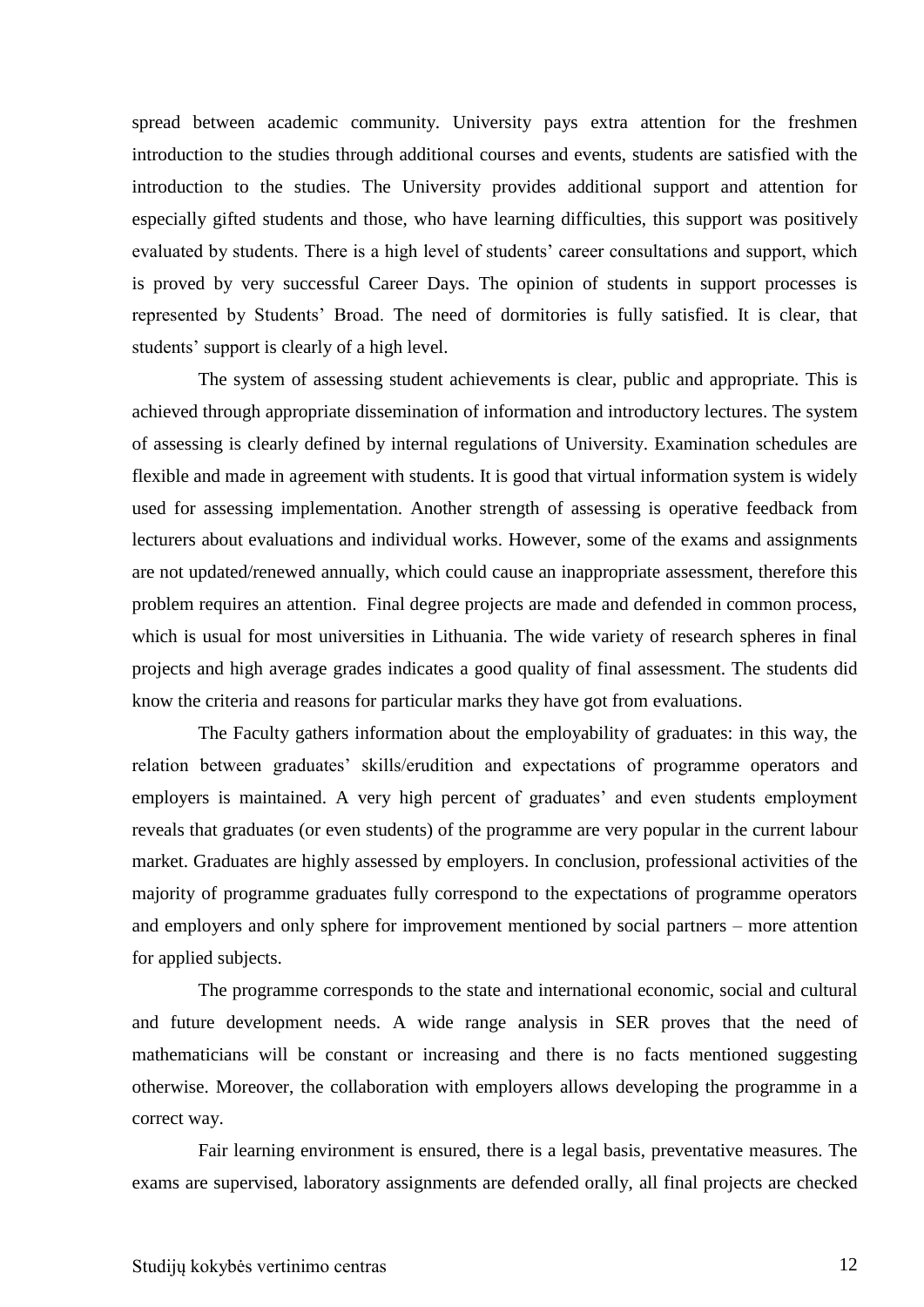by anti-plagiarism software. The academic community emphasizes, that there are no examples of cheating cases.

Processes of complaints and appeals submission are clearly defined by internal regulations in all spheres of studies. They are considered by a competent group of commissioners. Students' representatives take part in these commissions (i.e. round table discussions) in order to express students' opinion and improve studies quality. Students' opinion about their side representation is good, their noticed problems are usually fluently solved.

#### <span id="page-12-0"></span>*2.6. Programme management*

The programme management, decision-making and control are implemented on the basis of the KTU Statute and other legal acts of the University and Lithuania which regulate the area of higher education. Study programme administration and internal study programme quality assurance activities are managed and coordinated by the Vice-Rector for Studies who is assisted by Study Department of the University, Study Quality Assurance and Development, Student Affairs Department and other administrative units. The role of Senate, Faculty Council, Field Study Programmes Committee and other units in these procedures are clearly described. Students, stakeholders have their own representatives in all management units in compliance with their interest.

In 2015, with the purpose for more effective management of the study programmes and for ensuring their quality, the University enhanced study programme management model. The Field's Study Programme Committees were established instead of the Faculty Programme Committee. It consists of lecturers (scientists), social stakeholders and students. Their work is regulated by Guidelines for improvement of KTU study. This is one of steps of improvement in responsibilities for decisions and monitoring of the implementation of the programme. During the meeting with teaching staff, students, and social partners the review team concluded that this new programme management is more efficient with quality assurance benefit as well.

For the purpose of improvement of study quality the University has own feedback system. The procedures for feedback organizing are regulated by the Description of Feedback Organizing Procedures of KTU. Each year, University Survey Plan is prepared and approved. A systematic collection of opinions and feedback is organized from all study process participants: students, lecturers, graduates, employers. The general feedback results are discussed at the meetings of the Rector and Senate, Deans and Department; they are published on University Intranet. During the meeting with students the review team learned that this level of system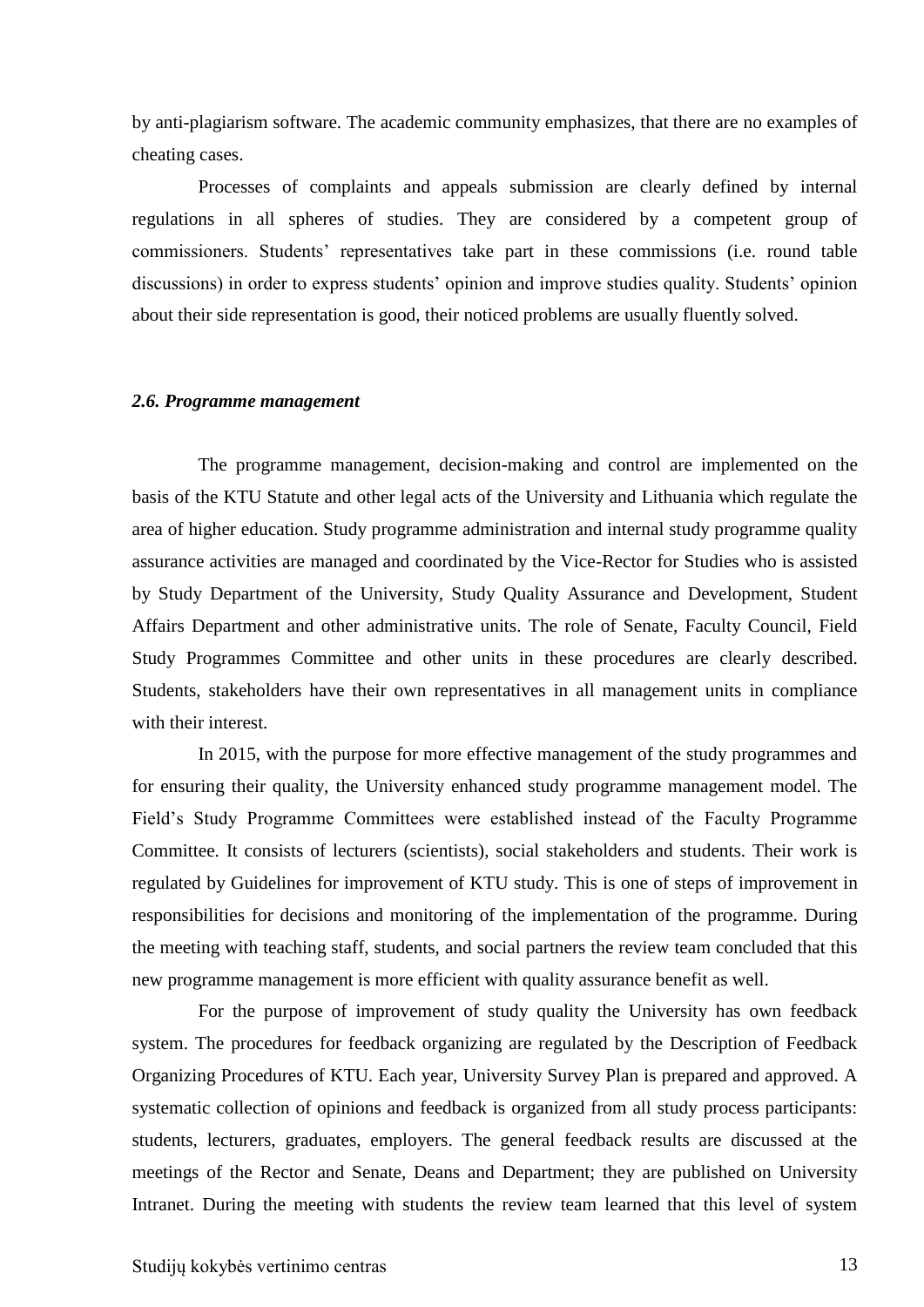seems quite complicated as they do not recognize their feedback as they expect. They prefer more direct communications with teaching staff, which are also organized, and the corresponding feedback. The review team supports these analyses at the various levels as well as publishing on University Intranet. To provide a proper analysis of the achievement indicators the review team recommends using more statistical data and concluding by proper statistical methods, although an improvement of the programme Applied Mathematics MSc is also recognized in this way.

Faculty Study Centre, headed by the Vice-Dean of Studies, coordinates the major processes of studies, ensures the establishment of procedures for the implementation of study programme. The Study Centre collects, accumulates and systematizes the data of the implemented study programme. A periodical analysis of programme implementation is organized on various levels: from Senate, through Faculty, Department and other corresponding institutions. It is determined who is responsible for proposals of the improvement and the decision-making for corresponding changes.

Outcomes of internal and external evaluations of the programme are used for the improvement of the programme. The major part of external team recommendations are used for the improvement of the programme. For example, the role of three research project works is more precisely determined in the master thesis, elective courses are placed later, etc.

Based on the results of the 2016 spring surveys it can be stated that the students of the programme positively evaluate (the average of evaluation is over 8) the schedule of the classes held in the evenings, the teachers team suitability for this programme. During the meeting with the review team students emphasized they would recommend to study this programme and the administrative staff appreciates their opinions, comments and proposals. Students would like to have more optional modules and most importantly – more practice adaptable to business. "Round tables" and other meetings are organized to learn students comments in order to improve the programme.

The internal quality assurance measures are effective and efficient in various aspects. It can be illustrated by students evaluation results, mentioned above, the influence of stakeholders and Study Field Programme Committee. The implementation of their recommendations, play an important role in the innovations in the study programme to achieve better quality.

The information on the programme evaluation and accreditation is published on the website of KTU. The Faculty staff receives information on evaluation conclusions and recommendations during the meetings of their Departments and open meetings of FSPC. The main documents related to study quality issues are provided on the website of the KTU, summarized survey is provided on DMS.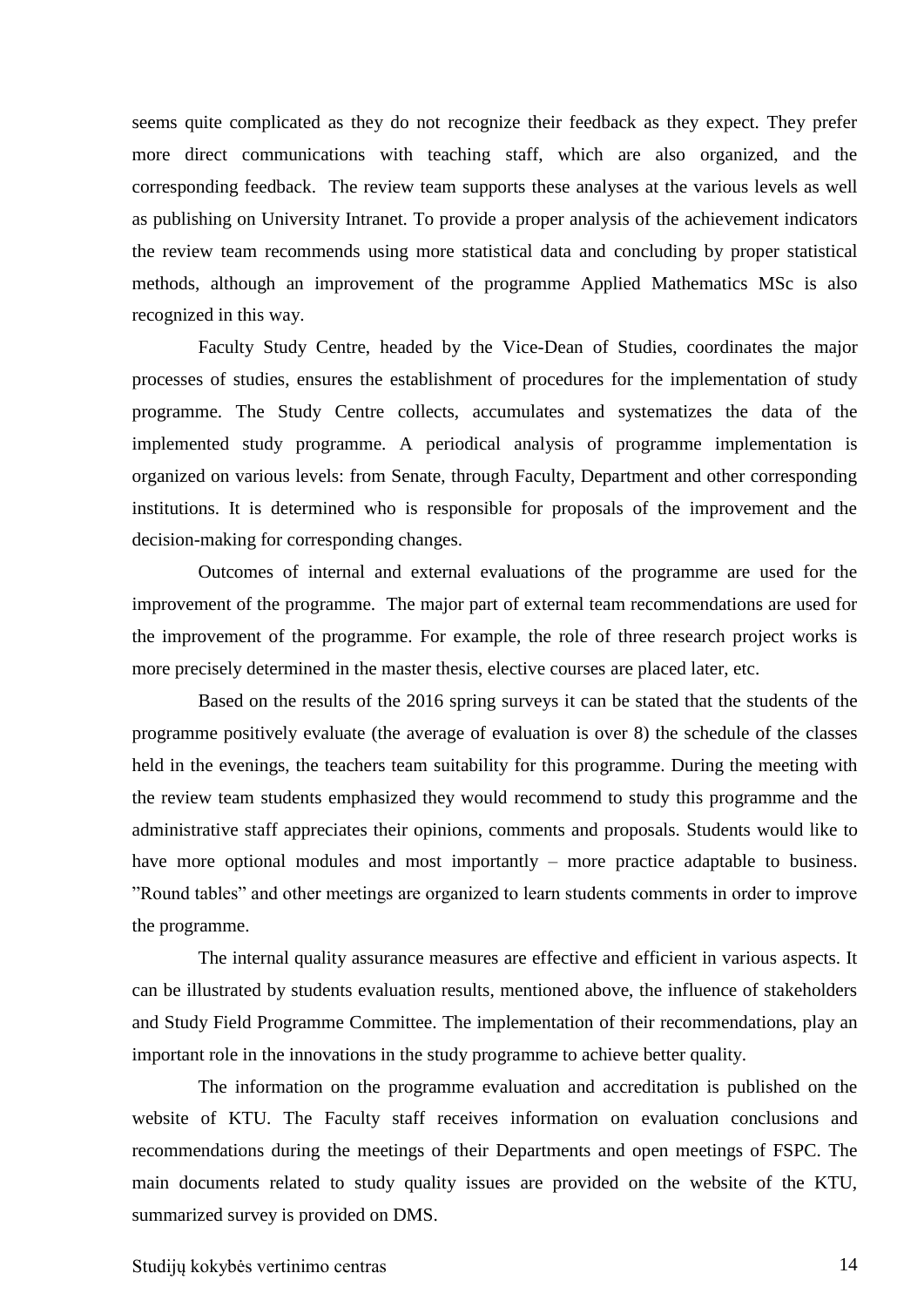### <span id="page-14-0"></span>**III. RECOMMENDATIONS\***

- 1. Students are not familiar with M+ master study programme. It is recommended to promote this subprogramme more intensively.
- 2. As it is recommended by the previous report, stronger orientation to practical work (more group-based and project-based approach) needs to be involved in lectures and practices.
- 3. Subject descriptions need to be more precisely defined in compliance with analysis of curriculum design presented above.
- 4. In order to have a proper analysis of QA system it is important to use statistical data and appropriate statistical methods.
- 5. The description of the Programme should pay more attention to the distinction between two specialisation paths, also at the level of learning outcomes gained by core subjects and by elective modules.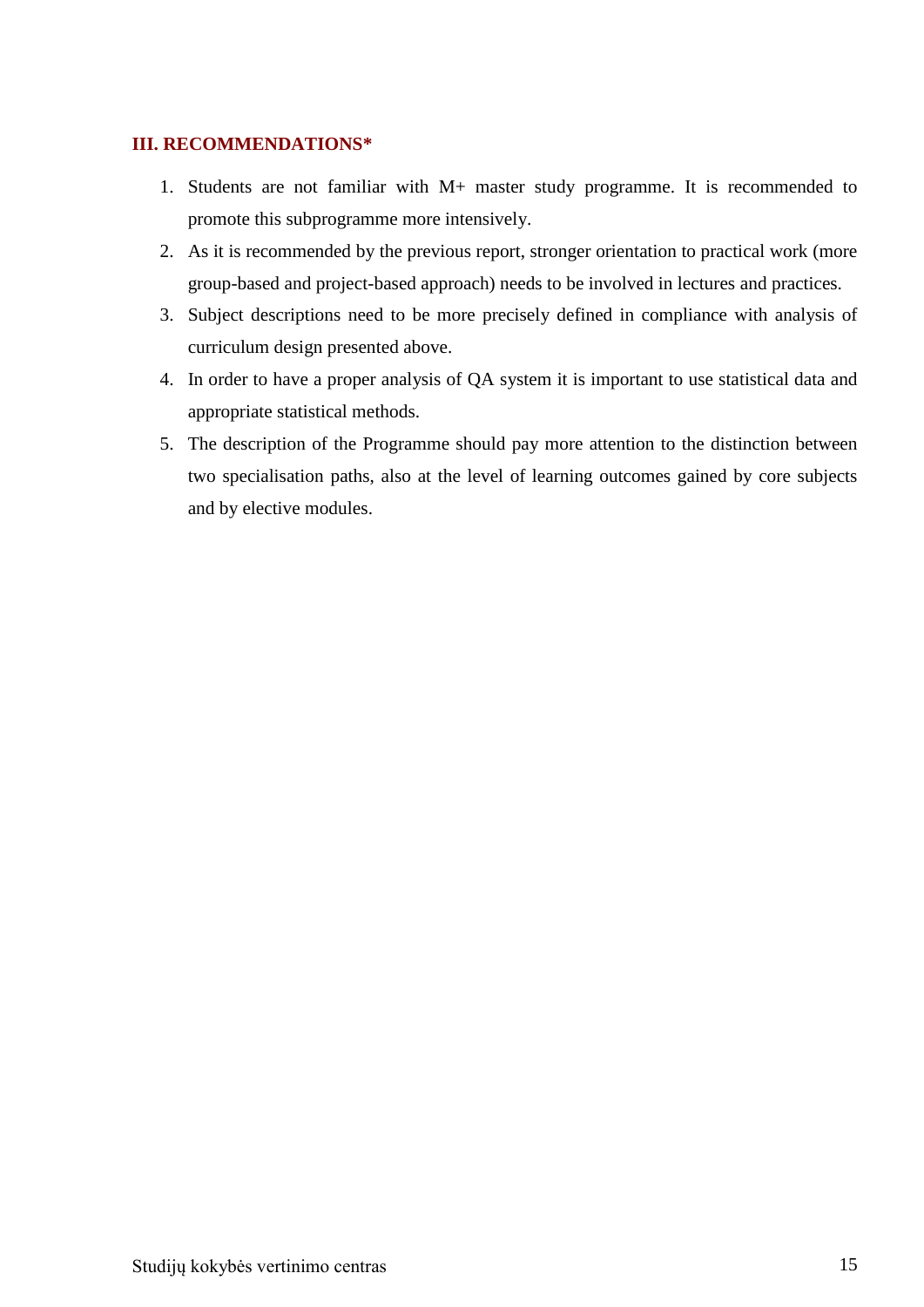#### <span id="page-15-0"></span>**IV. SUMMARY**

In terms of programme aims and learning outcomes, European and Lithuanian higher education recommendations, standards and legal requirements are all fulfilled. Learning outcomes are clearly presented in the SER and online as well, and are assigned with courses. The needs analysis is convincing. However, the Expert Team observed, that after finishing the core subjects one can either choose Module of Data Mining or Module of Financial Mathematics, The description of the Programme should pay more attention to the distinction between these two paths, also at the level of learning outcomes gained by core subjects and by elective modules. Since the Programme possesses several industrial partners, the introduction of internships for those students who have no full time job could be an asset to further improve the applied knowledge of students.

In terms of Curriculum design the Programme structure corresponds the needs of law, the scope of Programme is sufficient to ensure the learning outcomes; It seems this programme is the most attractive ones among other master degree programmes in Mathematics in Lithuania. The need of this programme comes from institutions and enterprises using mathematics or applications. Possibility to form individual study programme by choosing elective courses (elective subjects for deeper specialization in the field or other field module(s) or course(s), or general university study course(s). Description of study subjects is well designed.

As a weakness, the Expert Team experienced too low participation in the study process and study courses of the business representatives according to students interest to have more practice adaptable to business. Further on, prerequisites for study course are expressed in very general form: calculus (for Models of Financial Mathematics), informatics (for Data Mining methods and Software). It would be better to use titles of corresponding courses in curriculum of bachelor or master level.

Highly qualified and competent staff: the academic staff includes the high percentage of professors and associated professors; the lecturers are active in the research work and have published several scientific publications and performed some research projects. Academic staff members participate in international conferences, research traineeships and international exchange programs. Some lecturers do research together with the industrial and academic organizations in the regions. Teaching materials, including recorded lectures are available online.

However, the high percentage of the high qualified academic staff members (professors and associated professors) are approaching retirement nearest years, which is a potential risk. Teaching load is too high, there is not enough space and time for research. As it has been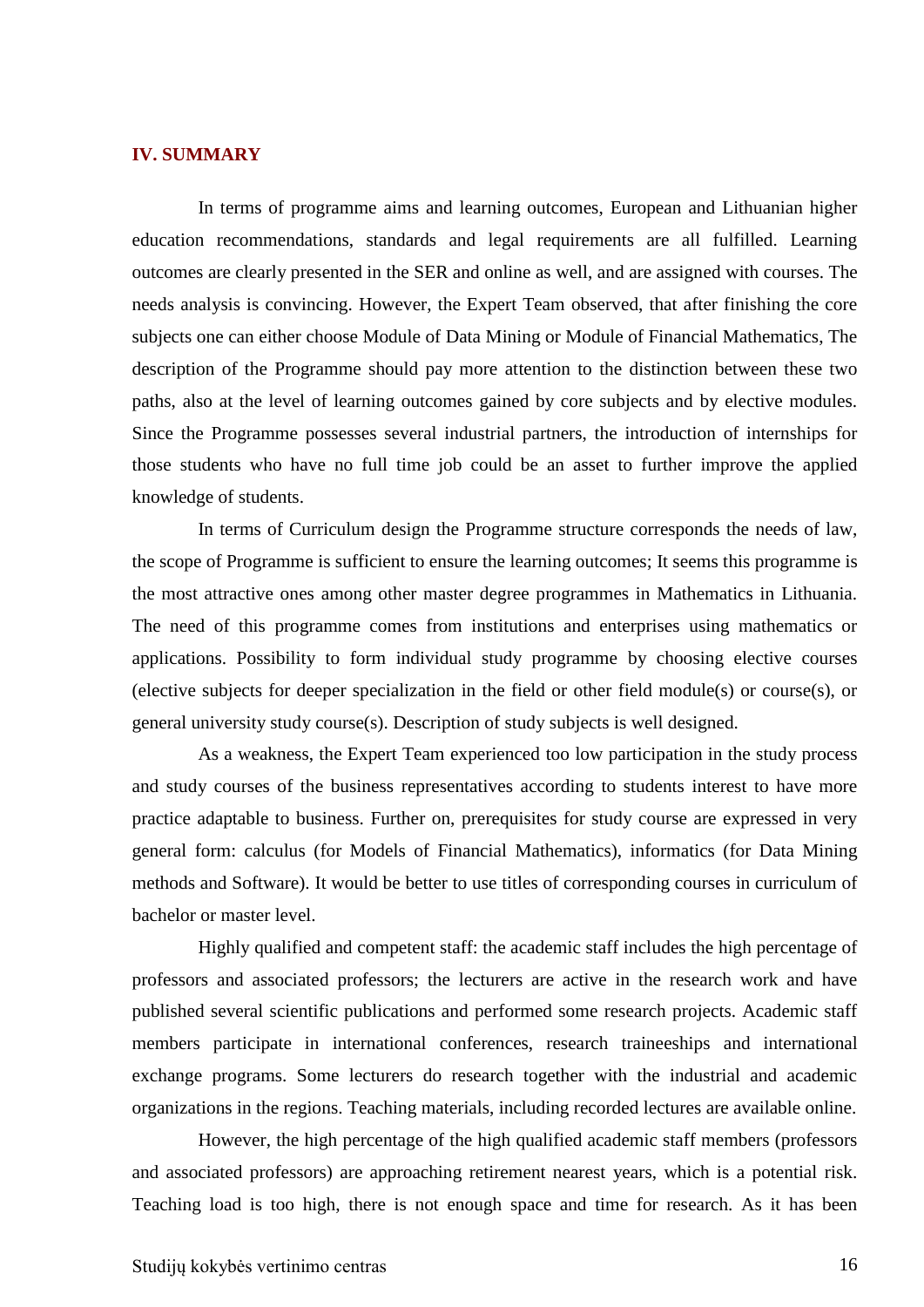recommended by the previous report, stronger orientation to practical work (more group-based and project-based approach) is missing in lectures and practices. Participation of professors from foreign universities in the study courses should be higher.

In terms of facilities and learning resources the Expert Team experienced overall wellequipped building and classrooms, and wide access of online scientific materials.

In terms of study process and students' performance assessment, Flexible and highly individualised studies are available as optional subjects, development of "M+ " and studies schedule harmonisation with students. Comprehensive academic, social and etc. support for students is present. A wide portfolio of virtual teaching materials is available, including recorded lectures online. The knowledge and abilities of students very well correspond to the expectations of employers, which causes a very high level of graduates' employment.

However, the level of mobility of students is low. There is a need for efficient internalisation strategy to increase a number of incoming/out coming students. As it has been recommended by the previous report, stronger orientation to practical work (more group-based and project-based approach) is missing in lectures and practices, more alternative ways of teaching.

In terms of programme management, implementation of various principles of KTU quality assurance of studies is a strength. Graduates, members of Field Study Programme Committee, social partners and companies discussions with potential employers are also involved in studies' quality assurance and improvement process. Implementation of the programme is strongly regulated by the University administration, which is a plus. Students take part at all level of Programme management and their opinion is appreciated. However, descriptive statistical methods are not used very much to evaluate achieved improvement of the study programme (employability, number of enrolled foreign and domestic students, etc.). Participation of the industry representatives in programme according to students opinion to have more practice adaptable to business.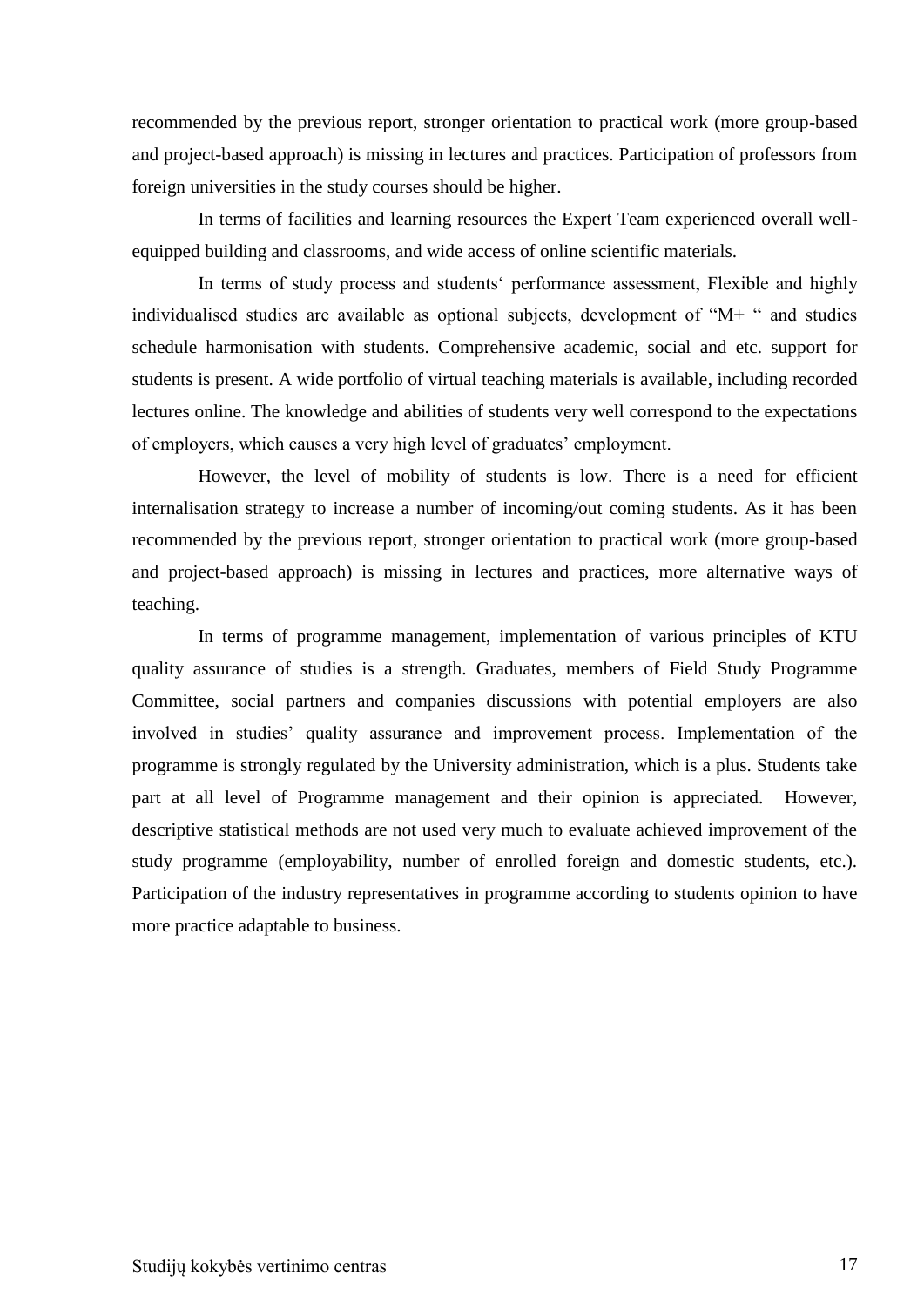# <span id="page-17-0"></span>**V. GENERAL ASSESSMENT**

The study programme Applied mathematics (state code – 621G10003) at Kaunas University of Technology is given **positive** evaluation.

| No. | <b>Evaluation Area</b>                             | <b>Evaluation of</b><br>an area in<br>points* |
|-----|----------------------------------------------------|-----------------------------------------------|
| 1.  | Programme aims and learning outcomes               |                                               |
| 2.  | Curriculum design                                  | 3                                             |
| 3.  | Teaching staff                                     | 3                                             |
| 4.  | Facilities and learning resources                  |                                               |
| 5.  | Study process and students' performance assessment | 3                                             |
| 6.  | Programme management                               | 3                                             |
|     | <b>Total:</b>                                      |                                               |

*Study programme assessment in points by evaluation areas*.

\*1 (unsatisfactory) - there are essential shortcomings that must be eliminated;

2 (satisfactory) - meets the established minimum requirements, needs improvement;

3 (good) - the field develops systematically, has distinctive features;

4 (very good) - the field is exceptionally good.

| Grupės vadovas:<br>Team leader: | Prof. Miklos Hoffmann   |
|---------------------------------|-------------------------|
| Grupės nariai:<br>Team members: | Prof. Neda Bokan        |
|                                 | Assoc. Prof. Ants Aasma |
|                                 | Mr. Marijus Mikalauskas |
|                                 | Mr. Henrikas Vaickus    |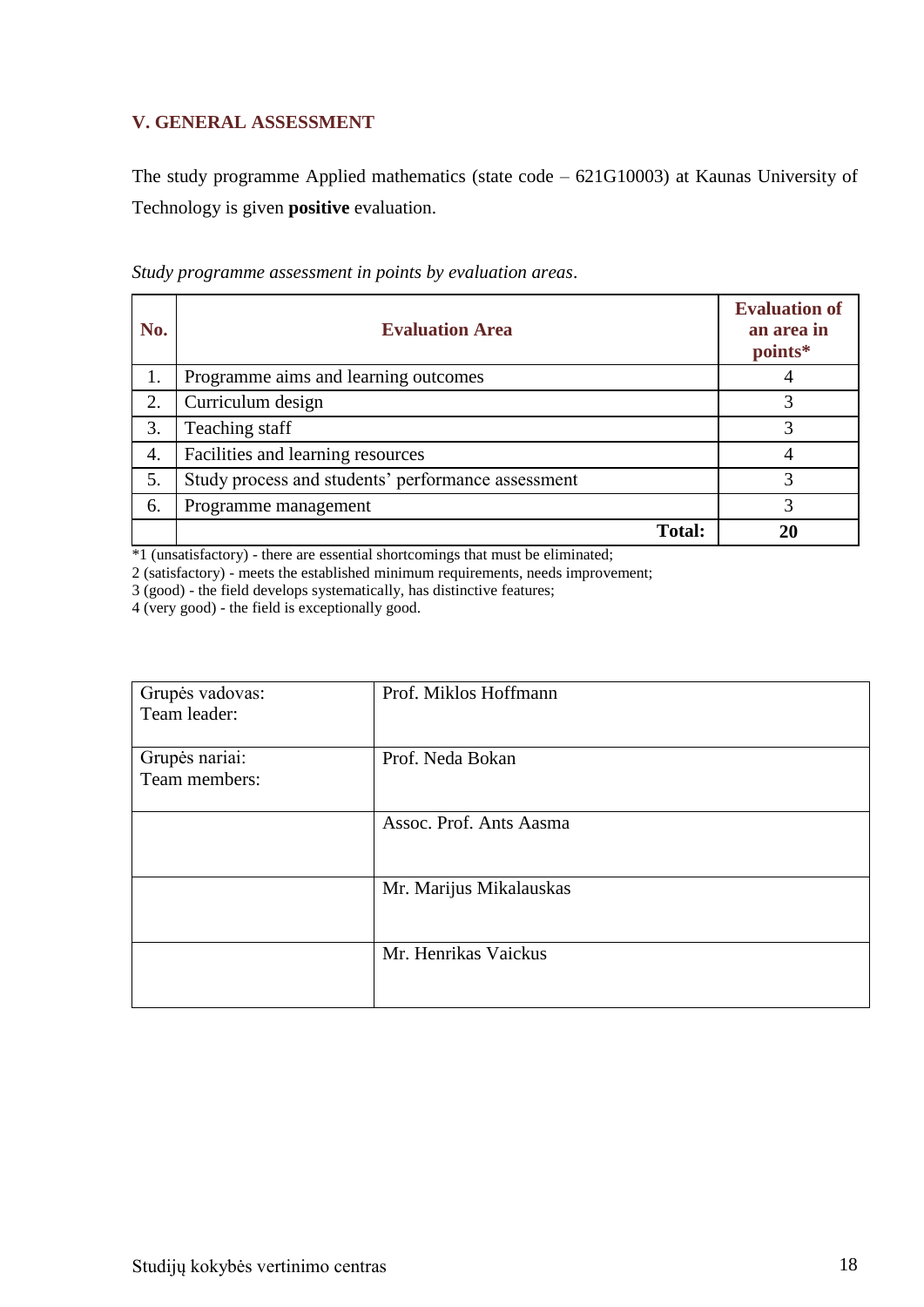#### **KAUNO TECHNOLOGIJOS UNIVERSITETO ANTROSIOS PAKOPOS STUDIJŲ PROGRAMOS**  *TAIKOMOJI MATEMATIKA* **(VALSTYBINIS KODAS - 621G10003) 2017-09-14 EKSPERTINIO VERTINIMO IŠVADŲ NR. SV4-190 IŠRAŠAS**

## **<…> V. APIBENDRINAMASIS ĮVERTINIMAS**

Kauno technologijos universiteto studijų programa *Taikomoji matematika* (valstybinis kodas – 621G10003) vertinama **teigiamai**.

| Eil.<br>Nr. | <b>Vertinimo sritis</b>                          | <b>Srities</b><br>jvertinimas,<br>balais* |
|-------------|--------------------------------------------------|-------------------------------------------|
| 1.          | Programos tikslai ir numatomi studijų rezultatai | 4                                         |
| 2.          | Programos sandara                                | 3                                         |
| 3.          | Personalas                                       | 3                                         |
| 4.          | Materialieji ištekliai                           | 4                                         |
| 5.          | Studijų eiga ir jos vertinimas                   | 3                                         |
| 6.          | Programos vadyba                                 | 3                                         |
|             | Iš viso:                                         | 20                                        |

\*1 - Nepatenkinamai (yra esminių trūkumų, kuriuos būtina pašalinti)

2 - Patenkinamai (tenkina minimalius reikalavimus, reikia tobulinti)

3 - Gerai (sistemiškai plėtojama sritis, turi savitų bruožų)

4 - Labai gerai (sritis yra išskirtinė)

#### **<…>**

#### **IV. SANTRAUKA**

Vertinant programos tikslus ir studijų rezultatus, Europos ir Lietuvos rekomendacijos, standartai ir teisiniai reikalavimai aukštajam mokslui įvykdyti. Studijų rezultatai aiškiai pateikiami SS ir internete, priskirti dalykams. Poreikių analizė įtikinanti. Tačiau ekspertų grupė pastebėjo, kad baigę privalomuosius dalykus studentai gali rinktis arba duomenų gavybos modulį, arba finansų matematikos modulį. Programos aprašyme turėtų būti geriau išskirtos šios dvi kryptys, taip pat privalomųjų dalykų ir pasirenkamųjų dalykų studijų rezultatai. Kadangi programoje dalyvauja keli pramonės dalininkai, tiems studentams, kurie nedirba visu etatu, galima būtų pasiūlyti praktiką, skirtą toliau tobulinti taikomas žinias.

Vertinant programos sandarą, programos struktūra atitinka istatymų reikalavimus, jos apimtis pakankama studijų rezultatams pasiekti. Atrodo, kad ši programa yra patraukliausia iš visų Lietuvoje siūlomų matematikos magistrantūros studijų programų. Šios programos paklausą kuria institucijos ir įmonės, naudojančios matematiką ar jos taikymus. Siūloma galimybė sudaryti individualią studijų programą iš pasirenkamųjų modulių (t. y. pasirenkamųjų dalykų, skirtų gilinti specializaciją studijų kryptyje arba kitos studijų krypties modulyje (-iuose) ar dalyke (-uose)) arba bendrų universiteto siūlomų modulių. Geras studijų dalykų aprašymas.

Kaip trūkumą, ekspertų grupė išskyrė nepakankamą įmonių atstovų dalyvavimą studijų procese ir studijų dalykuose, turint omenyje studentų išreikštą prašymą turėti daugiau įmonėms aktualios praktikos. Be to, pasirengimo studijų dalykams reikalavimai nurodyti labai bendrai: tiesinė algebra (Finansų matematikos modelių dalykui), informatika (Duomenų gavimo metodų ir programinių priemonių dalykui). Geriau būtų vartoti atitinkamų bakalauro ar magistro dalykų pavadinimus.